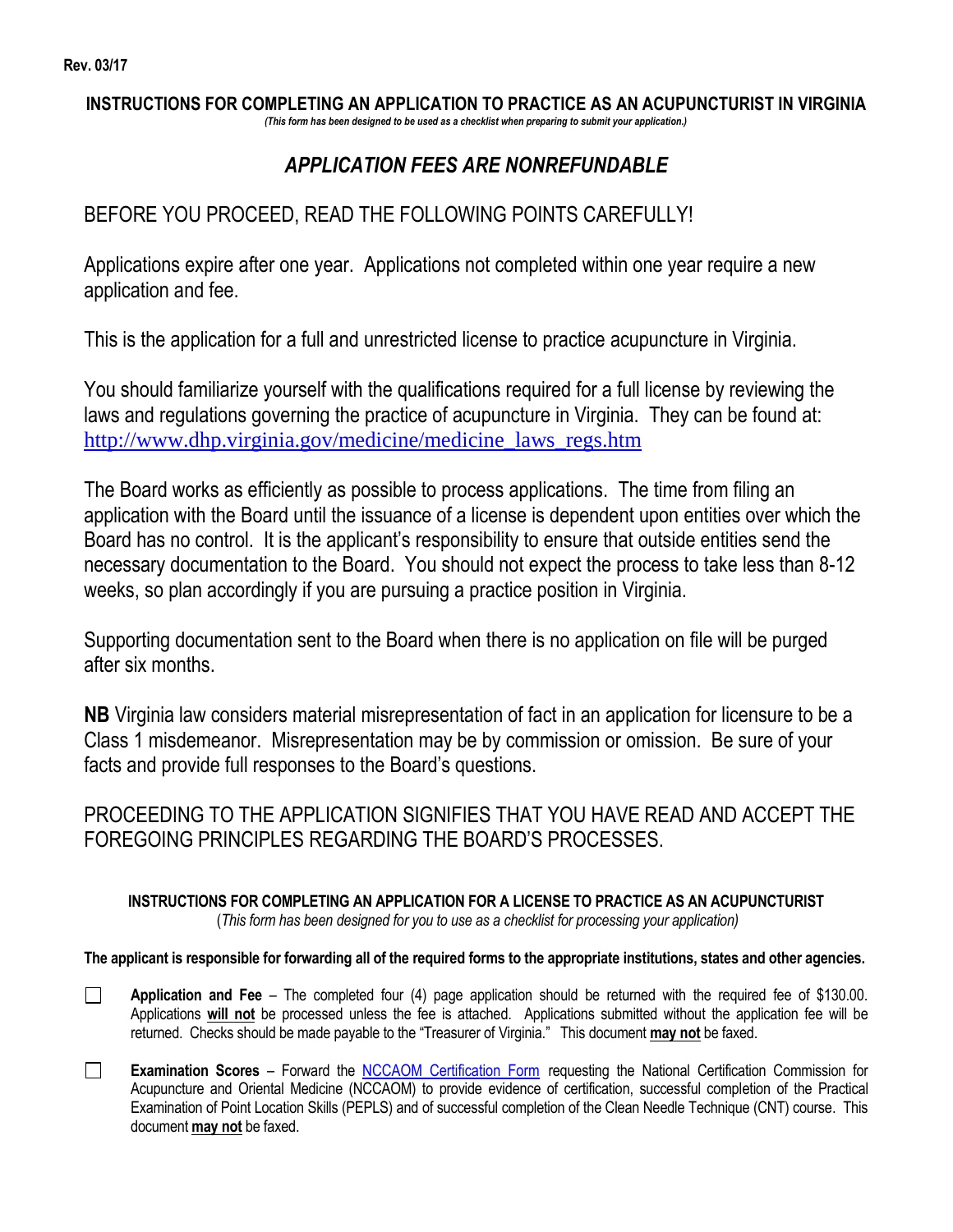| Transcripts – If you are a U.S. graduate of an ACAOM approved program, contact your school and have them send your<br>transcripts to the Board. Transcripts must be provided directly from the school and may not be faxed.                                                                                                                                                                                                                                                                                                                                                                                               |  |  |  |  |
|---------------------------------------------------------------------------------------------------------------------------------------------------------------------------------------------------------------------------------------------------------------------------------------------------------------------------------------------------------------------------------------------------------------------------------------------------------------------------------------------------------------------------------------------------------------------------------------------------------------------------|--|--|--|--|
| If you are a graduate of a program that is not ACAOM approved, have your educational course of study in acupuncture<br>evaluated by a credential evaluation service approved by the Board. Any member of NACES (National Association of<br>Credential Evaluation Services) or NAFSA (National Association for Foreign Student Affairs) who provide course-by-course<br>evaluations is acceptable. If the evaluation service does not provide a copy of the original transcripts as well as an English<br>translation as part of their report, the applicant will be required to have the documents provided to the Board. |  |  |  |  |
| Employment Activity Questionnaire (Form B) - Forward Form B to all locations of professional service, practice/employment<br>listed for the past five (5) years or since graduation, if less than five (5) years. If engaged in private practice, have another<br>acupuncturist submit a letter attesting to your practice. CV'S ARE NOT ACCEPTABLE. IF SUBMITTED IN LIEU OF PAGE 2,<br>YOUR APPLICATION WILL BE RETURNED FOR COMPLETION. This document may be faxed.                                                                                                                                                     |  |  |  |  |
| Jurisdiction Clearance (Form C) – Forward Form C to all jurisdictions in the United States and Canada where you are or have<br>been licensed, certified or registered. This document may be faxed directly from the jurisdiction.                                                                                                                                                                                                                                                                                                                                                                                         |  |  |  |  |
| <b>Claims History (Form A)</b> – Complete If you answered yes to question #10 on page three (3) of the application.<br>This<br>document may be faxed                                                                                                                                                                                                                                                                                                                                                                                                                                                                      |  |  |  |  |
| TOEFL/TSE Scores - An applicant whose native language is not English shall provide evidence submitted directly from<br>TOEFL/TSE that they have taken and passed either the TOEFL or TSE examination. This requirement may be waived<br>pursuant to Virginia regulations 18 VAC 85-110-90 B.<br>http://law.lis.virginia.gov/admincode/title18/agency85/chapter110/section90/                                                                                                                                                                                                                                              |  |  |  |  |

### **Please note:**

\*Please be aware that consistent with Virginia law and the mission of the Department of Health Professions, addresses on file with the Board of Medicine are made available to the public. This has been the policy and the practice of the Commonwealth for many years. However, with the application of new technology, which makes this information more accessible, there has been growing concern of those licensees who supply their residence address for mailing purposes. This notice is to reiterate that the Board of Medicine maintains only one address for each licensee and will allow the address of record to be a Post Office Box or practice location.

\*Applications not completed within 12 months may be purged without notice from the board.

\*Additional information may be requested after review by board representatives.

*\*Application fees are non-refundable.*

Do not begin practice until your license has been issued. Submission of an application does not guarantee a license. A review of your application could result in the finding that you may not be eligible pursuant to Virginia laws and regulations.

\*Certain forms may be faxed to 804-527-4426.

**\*Contact person: [beulah.archer@dhp.virginia.gov](mailto:beulah.archer@dhp.virginia.gov)**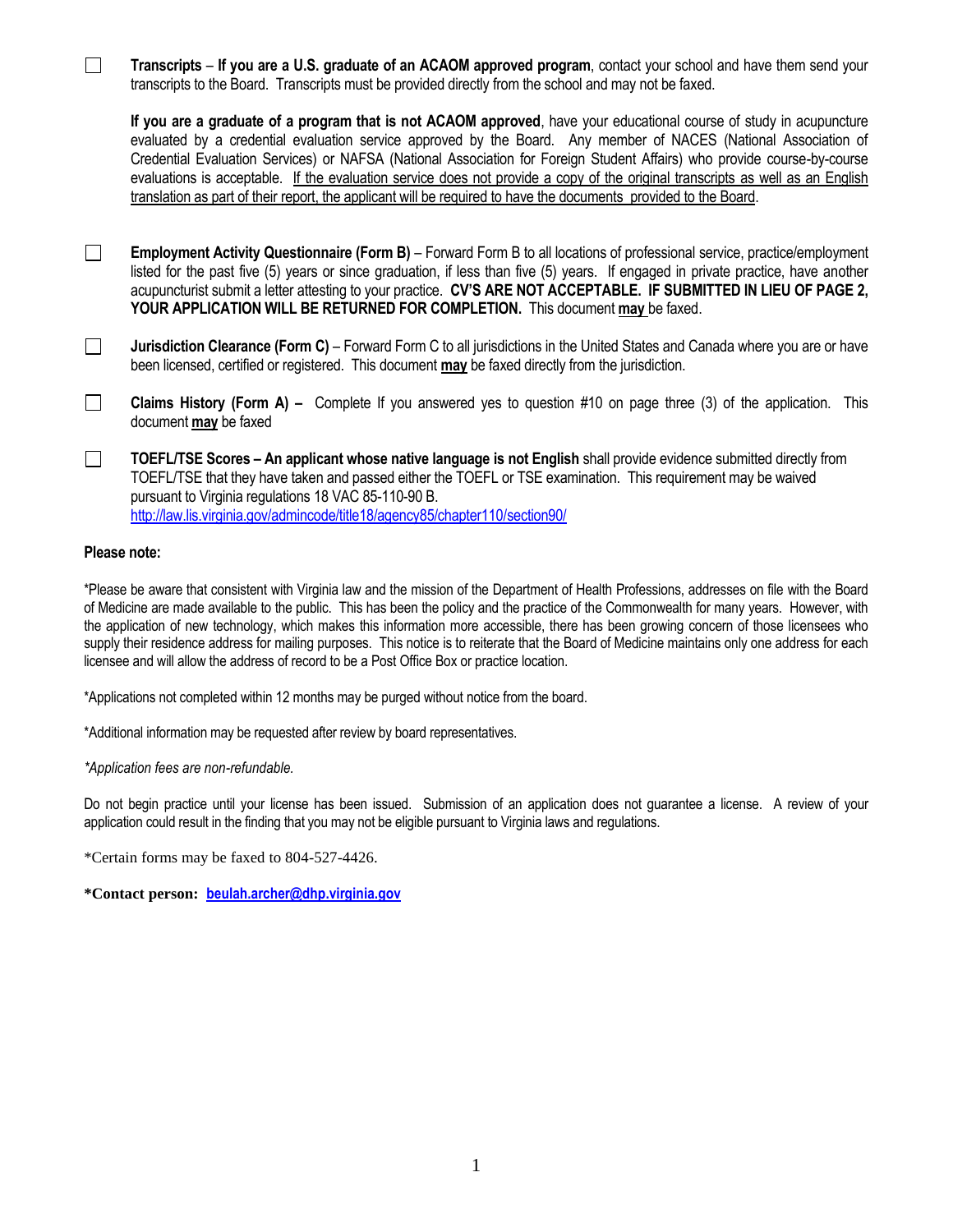

## **Department of Health Professions Commonwealth of Virginia**

**9960 Mayland Drive, Suite 300 fax (804) 527-4426 Henrico, Virginia 23233-1463 phone (804) 367-4600**

**Board of Medicine email medbd@dhp.virginia.gov**

# **Application for a License to Practice as an Acupuncturist**

I hereby make application for a license to practice as a Licensed Acupuncturist in the Commonwealth of Virginia and submit the following statements:

| Last                                | First          |                                     | Middle |                            |
|-------------------------------------|----------------|-------------------------------------|--------|----------------------------|
|                                     |                |                                     |        |                            |
| <b>Street Address</b>               |                | City/State                          |        | Zip Code                   |
| Date of Birth                       | Place of Birth | Social Security/VA Control #        |        | Maiden Name if Applicable  |
| Professional School Name & Location |                | Professional School Graduation Date |        | Professional School Degree |

Please accompany with this application a check or money order made payable to the Treasurer of Virginia in the required amount. If the money does not accompany the application, the application **will** be returned. Please submit address changes in writing immediately.

\*In accordance with §54.1-116 in the **Code of Virginia**, you are required to submit your Social Security number/Control number (issued by the Virginia Department of Motor Vehicles.). This number will be used by the Department of Health Professions for identification purposes only and will not be disclosed for any other purposes except as mandated by law. Federal and State law requires that this number be shared with other state agencies for child support enforcement activities. **Failure to disclose this number will result in the denial of a license to practice in the Commonwealth of Virginia.**

#### **APPLICANTS DO NOT USE SPACES BELOW THIS LINE – FOR OFFICE USE ONLY**

### APPROVED BY:

| Applicant# | Check # | $\text{Class}$ | Fee      |
|------------|---------|----------------|----------|
|            |         | 0121           | \$130.00 |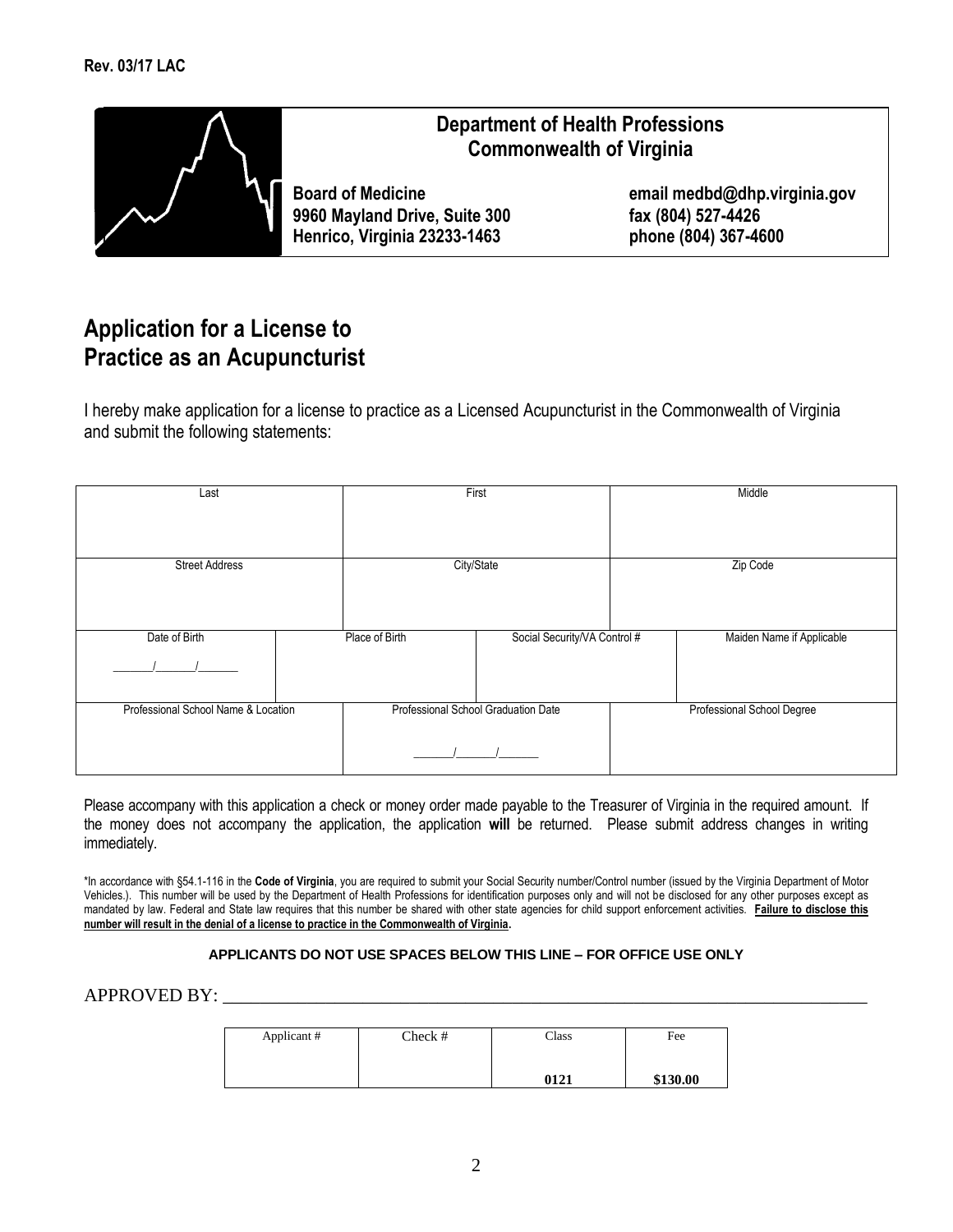1. List in chronological order beginning with the most recent activity all professional and non-professional activity or employment since graduation from your professional school. PLEASE ACCOUNT FOR ALL TIME. A completed Form B must be received for all locations of professional service listed for the last five years.

| From | To | <b>Name &amp; Location</b> | <b>Position Held</b>     |
|------|----|----------------------------|--------------------------|
|      |    |                            |                          |
|      |    |                            |                          |
|      |    |                            |                          |
|      |    |                            |                          |
|      |    |                            |                          |
|      |    |                            |                          |
|      |    |                            |                          |
|      |    |                            |                          |
|      |    |                            |                          |
|      |    |                            |                          |
|      |    |                            |                          |
|      |    |                            |                          |
|      |    |                            |                          |
|      |    |                            | $\overline{\phantom{a}}$ |
|      |    |                            |                          |
|      |    | $\overline{\phantom{a}}$   | $\overline{\phantom{a}}$ |
|      |    |                            |                          |

2. Please provide a telephone number where you can be reached during the day.

| Home $#$ : | Work $#$ : | <b>Email Address:</b> |
|------------|------------|-----------------------|
|            |            |                       |
|            |            |                       |
|            |            |                       |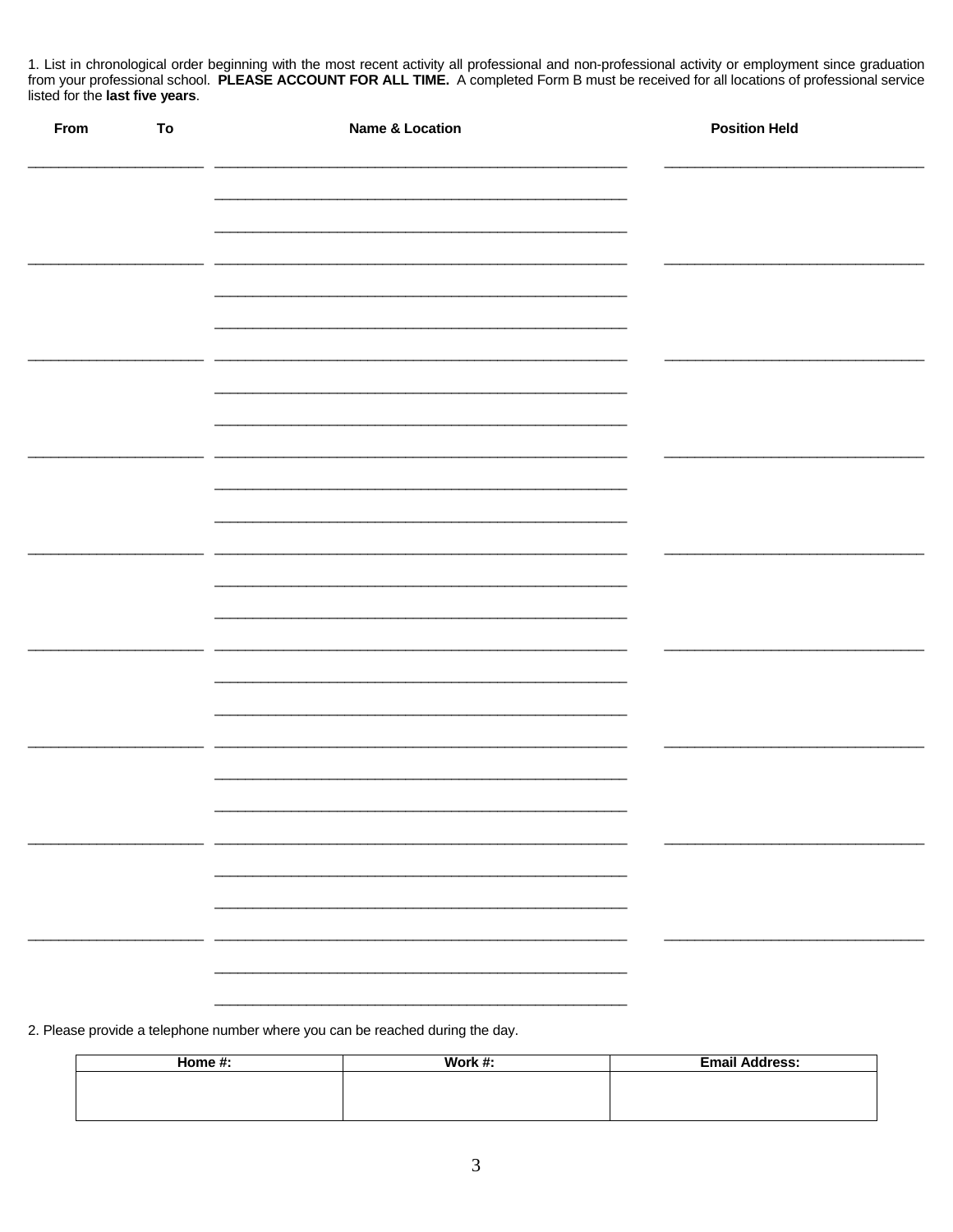#### **These questions must be answered in order for your application to be considered complete. If any of the following questions (#6-12) is answered yes, please provide supporting documentation. Letters may be submitted by your attorney regarding malpractice suits (or you may complete and submit Form A yourself.)**

3. I hereby certify that I studied acupuncture and received the degree of \_\_\_\_\_\_\_\_\_\_\_\_

| 3. I hereby certify that I studied acupuncture and received the degree of |        | or    |  |
|---------------------------------------------------------------------------|--------|-------|--|
|                                                                           | dearee | 'date |  |

from \_\_\_\_\_\_\_\_\_\_\_\_\_\_\_\_\_\_\_\_\_\_\_\_\_\_\_\_\_\_\_\_\_\_\_\_\_\_\_\_\_\_\_\_\_\_\_\_\_\_\_\_\_\_\_\_\_\_\_\_\_\_\_\_\_\_\_\_\_.

(Name of School)

4. List all jurisdictions where you have ever held a license to practice acupuncture.

|                                          | <b>Jurisdiction</b>                                                                                                                                                                                                                                                                                                                    | <b>Number Issued</b> | <b>Current License Status</b> |                      |              |
|------------------------------------------|----------------------------------------------------------------------------------------------------------------------------------------------------------------------------------------------------------------------------------------------------------------------------------------------------------------------------------------|----------------------|-------------------------------|----------------------|--------------|
|                                          |                                                                                                                                                                                                                                                                                                                                        |                      |                               |                      |              |
|                                          |                                                                                                                                                                                                                                                                                                                                        |                      |                               |                      |              |
|                                          |                                                                                                                                                                                                                                                                                                                                        |                      |                               |                      |              |
|                                          |                                                                                                                                                                                                                                                                                                                                        |                      |                               |                      |              |
|                                          |                                                                                                                                                                                                                                                                                                                                        |                      |                               |                      |              |
|                                          |                                                                                                                                                                                                                                                                                                                                        |                      |                               |                      |              |
|                                          | 5. Do you intend to engage in the active practice of acupuncture in the Commonwealth of Virginia?                                                                                                                                                                                                                                      |                      |                               | ΠYes                 | ∏No          |
| licensing authority?                     | 6. Have you ever been denied a license or the privilege of taking a licensure/competency examination by any                                                                                                                                                                                                                            |                      |                               | $\Box$ Yes $\Box$ No |              |
|                                          | 7. Have you ever been convicted of a violation of/or pled Nolo Contendere to any federal, state or local statute,<br>regulation or ordinance, or entered into any plea bargaining relating to a felony or misdemeanor? (Excluding<br>traffic violations, except convictions for driving under the influence.)                          |                      |                               | $\Box$ Yes           | _INo         |
|                                          | 8. Have you ever had any membership in a state or local professional society revoked, suspended, or sanctioned?                                                                                                                                                                                                                        |                      |                               | l IYes               | ∐No          |
|                                          | 9. Have you ever been denied privileges or voluntarily surrendered your clinical privileges while under investigation,<br>been censured or warned, or requested to withdraw from the staff of any medical school, residency or fellowship<br>training, hospital, nursing home, or other health care facility, or health care provider? |                      |                               | $\Box$ Yes           | $\square$ No |
|                                          | 10. Have you had any malpractice suits brought against you in the last ten (10) years? If so, how many?                                                                                                                                                                                                                                |                      |                               | $\Box$ Yes           | $\Box$ No    |
| a letter from the treating professional. | 11. Have you been physically or emotionally dependent upon the use of alcohol/drugs or treated by, consulted with,<br>or been under the care of a professional for any substance abuse within the last two years? If so, please provide                                                                                                |                      |                               | $\Box$ Yes           | $\Box$ No    |
| and fitness to practice.                 | 12. Do you have a physical disease, mental disorder, or any condition, which could affect your performance of<br>professional duties? If so, provide a letter from your treating professional to include diagnosis, treatment, prognosis                                                                                               |                      |                               | $\Box$ Yes           | $\Box$ No    |
|                                          | 13. Are you the spouse of a member of the U.S. military who has been transferred to Virginia and who had to leave<br>employment to accompany your spouse to Virginia?                                                                                                                                                                  |                      |                               | ∣ IYes               | - INo        |

=================================================================